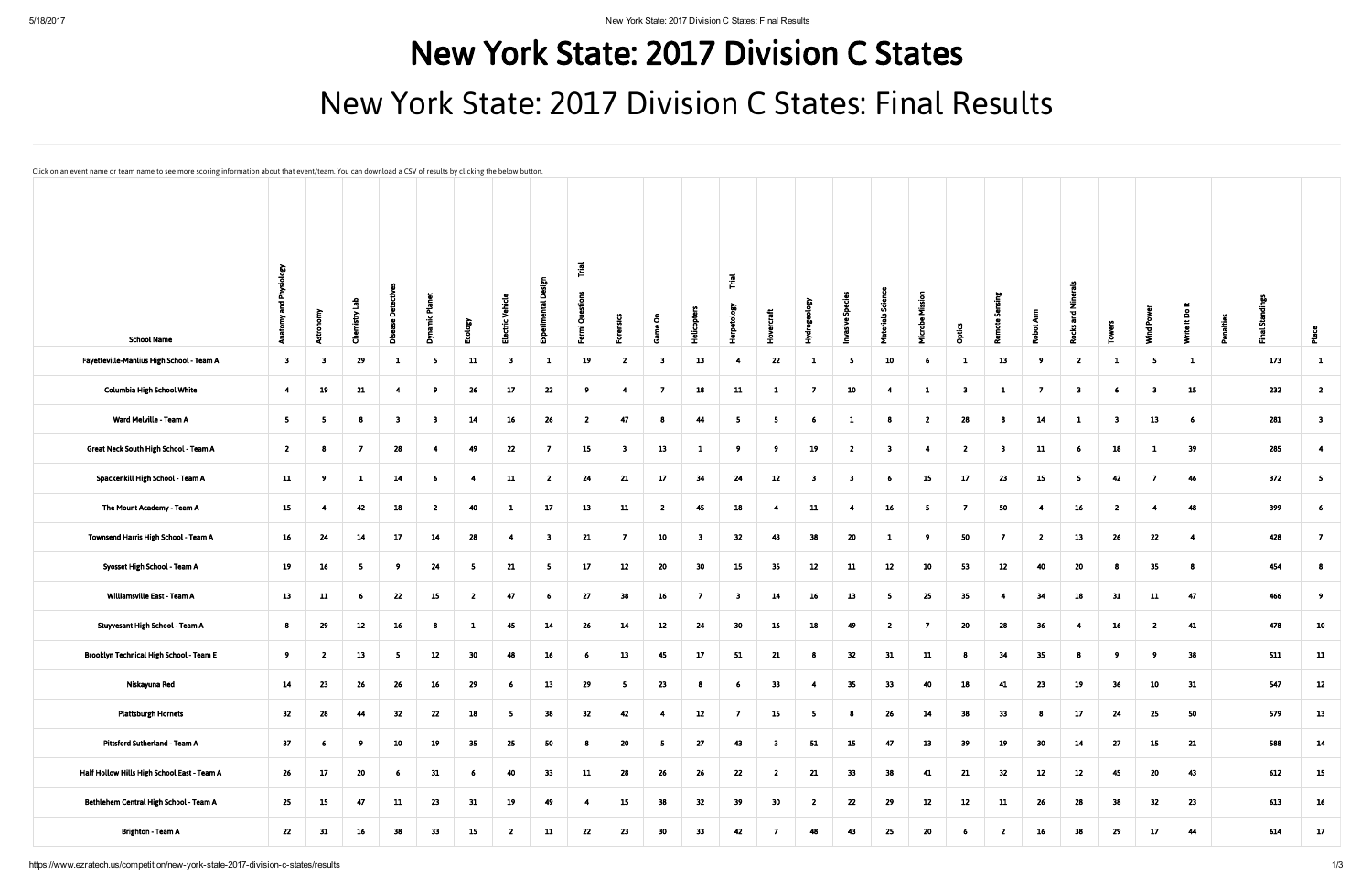| <b>School Name</b>                                        |                 |                |                         |                 |                         |                 |     |     |                 |                 |                 |                |    |     |                |                 |                         |                |     |                         |     |                 |                 |                         |     |    |
|-----------------------------------------------------------|-----------------|----------------|-------------------------|-----------------|-------------------------|-----------------|-----|-----|-----------------|-----------------|-----------------|----------------|----|-----|----------------|-----------------|-------------------------|----------------|-----|-------------------------|-----|-----------------|-----------------|-------------------------|-----|----|
| 12<br><b>Chaminade Gold</b>                               | 12              | 45             | 34                      | 47              | 32                      | 46              | 12  | 1   | 46              | 35 <sub>1</sub> | $6\overline{6}$ | 27             | 10 | 46  | 21             | 48              | 17                      | 14             | 14  | 6                       | 40  | 23              | 14              | 17                      | 625 | 18 |
| 31<br>St. Joseph's Collegiate Institute - Team A          | 22              | 19             | 35                      | 28              | 12                      | 15              | 35  | 31  | 22              | - 9             | 22              | 35             | 27 | - 9 | 34             | 18              | 28                      | 52             | 16  | 13                      | 33  | 20              | 38              | 25                      | 629 | 19 |
| 10<br>Schreiber High School - Team A                      | 33              | 31             | $\overline{\mathbf{z}}$ | 18              | 8                       | 10              | 37  | -7  | 35              | 50              | 5 <sub>1</sub>  | 38             | 19 | 41  | 25             | 28              | 26                      | -9             | 10  | 47                      | 11  | 30 <sub>o</sub> | 51              | 49                      | 630 | 20 |
| 38<br><b>Collegiate School - Team A</b>                   | $\mathbf{1}$    | 18             | 29                      | 10              | 10                      | 29              | 27  | 25  | 49              | 14              | 50              | 25             | 42 | 49  | $\overline{7}$ | 20              | 32                      | 31             | 20  | 25                      | 30  | 21              | 24              | 14                      | 640 | 21 |
| 36<br>Kellenberg A                                        | 18              | 50             | 39                      | -7              | 17 <sub>2</sub>         | 18              | 23  | - 5 | 16 <sub>1</sub> | 29              | 20              | 41             | 24 | 14  | 31             | 34              | 36 <sub>2</sub>         | 30             | 35  | 19                      | - 7 | 35 <sub>2</sub> | 27              | 32                      | 643 | 22 |
| 45<br>Jericho High School - Team A                        | 38              | 10             | 19                      | 30 <sub>o</sub> | 20                      | $^{9}$          | 43  | 14  | 32              | 34              | 29              | 26             | 49 | 22  | 17             | 11              | $\overline{\mathbf{3}}$ | 42             | - 6 | 37                      | 26  | 34              | 29              | 40                      | 665 | 23 |
| 20<br>Fox Lane High School - Team A                       | 45              | 11             | 15                      | 27              | 36                      | 44              | 36  | 12  | 26              | 54              | 53              | 14             | 31 | 28  | 30             | 24              | 16                      | -5             | 24  | 21                      | 27  | 13              | 16              | 45                      | 673 | 24 |
| 35 <sub>2</sub><br>Jamesville-Dewitt High School - Team A | 34              | 15             | 40                      | 25              | 22                      | 13              | 30  | 18  | 18              | 51              | $\overline{4}$  | 45             | 34 | 13  | 28             | 21              | 33                      | 27             | 37  | 42                      | 35  | 5               | 40              | 27                      | 692 | 25 |
| $\mathbf{1}$<br>John Jay High School A - Team A           | 44              | 17             | 51                      | 36              | 47                      | 39              | 21  | 38  | 37              | 32              | 23              | 21             | 23 | 35  | 26             | 19              | 8                       | 11             | 15  | 18                      | 31  | 53              | 21              | 36                      | 703 | 26 |
| 28<br>Wantagh Team A                                      | 46              | 49             | 8                       | 29              | $16\phantom{.0}$        | - 8             | 40  | 39  | 10              | 49              | 11              | $\mathbf{1}$   | 51 | 25  | 29             | 42              | 30 <sub>o</sub>         | 13             | 25  | 39                      | 47  | 49              | 12              | 13                      | 709 | 27 |
| 23<br>Staten Island Technical HS - Team A                 | 14              | 24             | 23                      | 41              | 45                      | 14              | 15  | 44  | 29              | 39              | 38              | 40             | 17 | 23  | 23             | 40              | 19                      | 10             | 40  | 24                      | 34  | 28              | 47              | 16                      | 710 | 28 |
| Ardsley - Team A<br>21                                    | 13              | 34             | 12                      | 42              | $\overline{7}$          | 37              | 25  | 46  | 30              | 48              | 37              | 23             | 20 | 20  | 44             | 14              | 47                      | 44             | 21  | $\mathbf{1}$            | 29  | 40              | 23              | 33                      | 711 | 29 |
| 24<br>Division - Team A                                   | 48              | 43             | 50                      | 13              | 33                      | 23              | - 8 | 35  | 17              | 44              | $\overline{2}$  | 10             | 41 | 40  | 16             | 52              | 31                      | 36             | 43  | 20                      | 25  | 10              | 18              | 34                      | 716 | 30 |
| 39<br><b>ISLIP TEAM GOLD</b>                              | 25              | 39             | 13                      | 54              | 53                      | $\overline{7}$  | 52  | 50  | $\mathbf{1}$    | 11              | 19              | 16             | 46 | 30  | 38             | 13              | 18                      | 54             | 31  | 22                      | 48  | - 7             | 28              | 5 <sub>1</sub>          | 719 | 31 |
| 48<br>Webster Schroeder High School - Team B              | 27              | $\overline{2}$ | 24                      | 20              | - 9                     | 34              | 19  | 34  | 27              | 24              | 48              | 49             | 47 | 26  | 12             | 30 <sub>2</sub> | 38                      | 24             | 49  | 31                      | 21  | 51              | 44              | $\overline{2}$          | 740 | 32 |
| 40<br>Roslyn High School - Team A                         | 37              | 35             | 20                      | 26              | 42                      | 42              | 34  | 16  | 50              | 6               | 47              | 20             | 13 | 32  | 14             | 36              | 24                      | 49             | 18  | 43                      | 23  | 46              | 46              | $\overline{\mathbf{3}}$ | 762 | 33 |
| $\overline{7}$<br>Scarsdale High School - Team A          | - 7             | 46             | $\overline{7}$          | 43              | 24                      | 49              | 39  | 53  | 36              | 19              | 56              | $\overline{2}$ | 45 | 44  | 42             | 15              | 53                      | $\overline{4}$ | - 9 | 41                      | 10  | 37              | 42              | 37                      | 767 | 34 |
| West Babylon Senior High School - Team A<br>41            | 36              | 32             | 48                      | 11              | 48                      | 32              | 32  | 48  | - 9             | 22              | 21              | 19             | 38 | 10  | 36             | 53              | 27                      | 37             | 39  | 55                      | 22  | 14              | 30 <sub>o</sub> | 18                      | 778 | 35 |
| 44<br>John Jay High School Cross River - Team A           | 10              | 37             | 21                      | 35 <sub>2</sub> | 39                      | 24              | 46  | 41  | 39              | 18              | 25              | 12             | 44 | 24  | 24             | 37              | 44                      | 22             | 46  | 55                      | 51  | $\overline{4}$  | 37              | 10                      | 789 | 36 |
| 6 <sub>1</sub><br><b>Cicero North Syracuse Green</b>      | 41              | 36             | 43                      | 38              | 51                      | 33 <sub>o</sub> | 10  | 23  | 24              | 15              | 16              | 46             | 36 | 15  | 45             | 27              | 46                      | 34             | 51  | 32                      | 39  | 17              | 45              | 29                      | 798 | 37 |
| 17<br>Williamsville North HS - Team A                     | 30 <sub>2</sub> | 22             | 33                      | 40              | $\overline{\mathbf{3}}$ | 31              | 20  | 47  | 25              | 27              | 39              | 36             | 28 | 33  | 39             | 43              | 42                      | 19             | 36  | 49                      | 54  | 25              | 33              | 28                      | 799 | 38 |
| 54<br>Onteora High School - Team A                        | 20              | 40             | 36                      | 17              | 23                      | 30 <sub>o</sub> | 31  | 37  | 40              | 46              | 14              | 13             | 26 | 34  | 50             | 22              | 48                      | 41             | 27  | $\overline{\mathbf{3}}$ | 46  | 41              | 50              | 22                      | 811 | 39 |